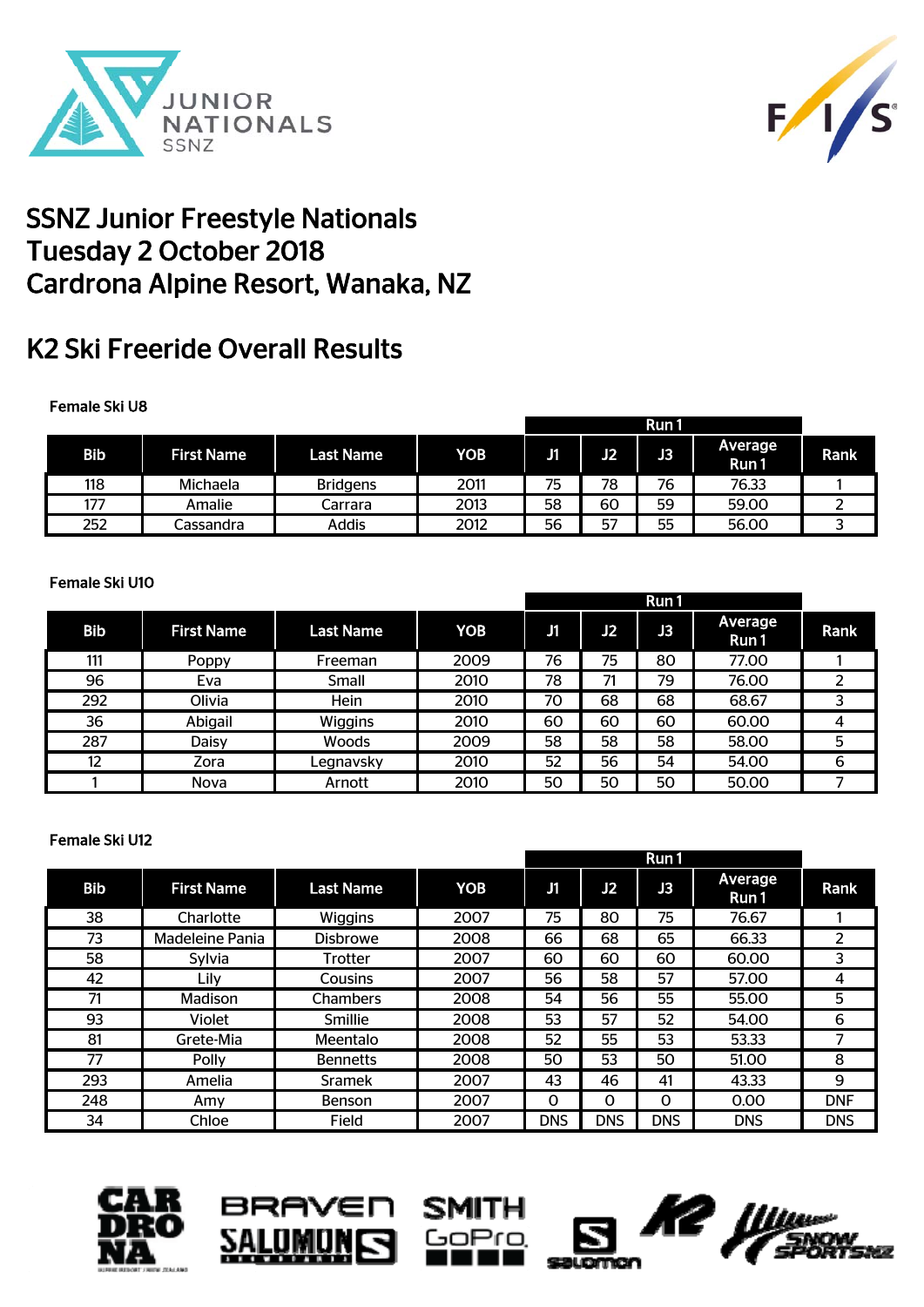



## SSNZ Junior Freestyle Nationals Tuesday 2 October 2018 Cardrona Alpine Resort, Wanaka, NZ

# K2 Ski Freeride Overall Results

Male Ski U8

|            |                   |                  |                  |            |     | Run 1      |                        |            |
|------------|-------------------|------------------|------------------|------------|-----|------------|------------------------|------------|
| <b>Bib</b> | <b>First Name</b> | <b>Last Name</b> | <b>Home Town</b> | J1         | J2  | J3         | <b>Average</b><br>Run1 | Rank       |
| 191        | Rilev             | Hein             | 2012             | 63         | 64  | 65         | 64.00                  |            |
| 255        | Ben               | Wilton           | 2013             | 61         | 62  | 60         | 61.00                  |            |
| 32         | Theo              | Tavlor           | 2011             | <b>DNS</b> | dns | <b>DNS</b> | <b>DNS</b>             | <b>DNS</b> |

#### Male Ski U10

|            |                   |                  |            |    |    | Run 1 |                         |                |
|------------|-------------------|------------------|------------|----|----|-------|-------------------------|----------------|
| <b>Bib</b> | <b>First Name</b> | <b>Last Name</b> | <b>YOB</b> | J1 | J2 | J3    | <b>Average</b><br>Run 1 | Rank           |
| 69         | Logan             | Millar           | 2009       | 86 | 82 | 85    | 84.33                   |                |
| 272        | Jake              | Riddle           | 2009       | 77 | 79 | 80    | 78.67                   | $\overline{2}$ |
| 289        | Zander            | <b>Birkby</b>    | 2009       | 74 | 76 | 75    | 75.00                   | 3              |
| 257        | Ollie             | Wilton           | 2010       | 70 | 70 | 71    | 70.33                   | 4              |
| 291        | Liam              | Grimmett         | 2009       | 65 | 65 | 65    | 65.00                   | 5              |
| 199        | Theo              | Riddle           | 2009       | 64 | 62 | 63    | 63.00                   | 6              |
| 109        | Fletcher          | <b>Thwaites</b>  | 2010       | 57 | 60 | 59    | 58.67                   | 7              |
| 74         | Monty             | <b>Field</b>     | 2009       | 56 | 59 | 55    | 56.67                   | 8              |
| 259        | Sam               | Wilton           | 2009       | 55 | 58 | 54    | 55.67                   | 9              |
| 181        | Aleksander        | Carrara          | 2010       | 52 | 55 | 52    | 53.00                   | 10             |
| 66         | Angus             | <b>Menzies</b>   | 2009       | 50 | 51 | 50    | 50.33                   | 11             |
| 39         | Cooper            | <b>Breen</b>     | 2009       | 0  | 0  | 0     | 0.00                    | <b>DNF</b>     |